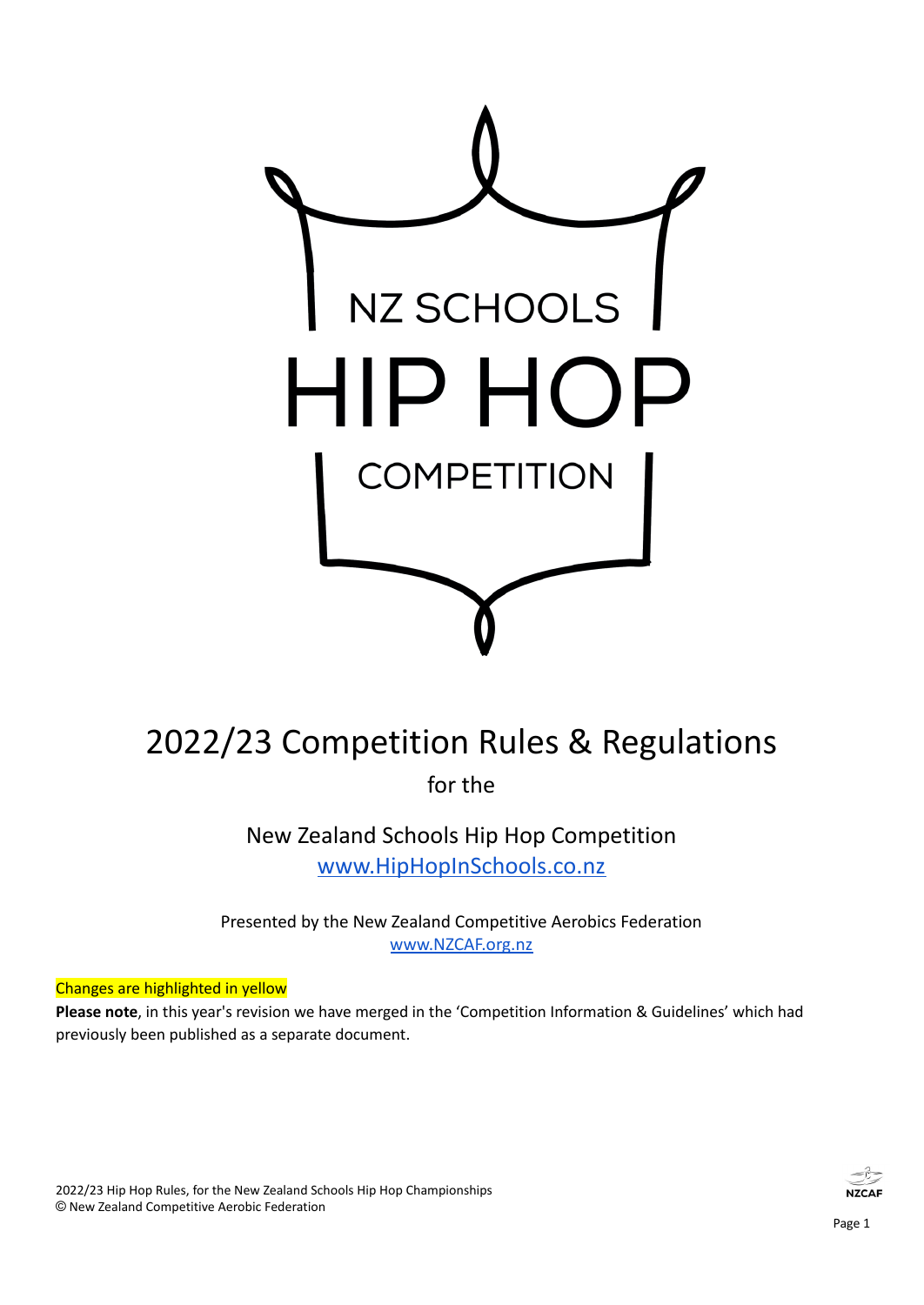#### **PART 1 – [CATEGORIES](#page-3-0) [4](#page-3-0)**

| 1.1 NSHHC Categories                                                                                                     | 4                      |
|--------------------------------------------------------------------------------------------------------------------------|------------------------|
| 1.2 NSHHC Section, Division, Year Group, & Grade Overview                                                                | 4                      |
| 1.2.1 Allowances to Age Divisions (Year Group) for NSHHC                                                                 | 4                      |
| 1.3 Participation Limit                                                                                                  | 5                      |
| 1.4 Hip Hop Unite Categories                                                                                             | 5                      |
| <b>PART 2 - COMPETITION INFORMATION</b>                                                                                  | 5                      |
| 2.1 Qualifying Regions                                                                                                   | 6                      |
| 2.1.1 Competing outside your region                                                                                      | 6                      |
| 2.2 Rounds of Competition                                                                                                | 6                      |
| 2.2.1 Regional Finals                                                                                                    | 6                      |
| 2.3 Qualifying for National Events                                                                                       | 6                      |
| 2.5 Competition Order                                                                                                    | 7                      |
| <b>Part 3 - COMPETITION REQUIREMENTS</b>                                                                                 | 8                      |
| 3.1 Performance Area                                                                                                     | 8                      |
| 3.2 Staying on stage                                                                                                     | 8                      |
| 3.3 Performance Times                                                                                                    | 8                      |
| 3.4 Performance Music                                                                                                    | 8                      |
| 3.5 Entering and Leaving the Stage                                                                                       | 9                      |
| 3.6 False Start / Interruption                                                                                           | 9                      |
| 3.7 Medical Attention                                                                                                    | 9                      |
| 3.8 Entry Changes or Substitutions                                                                                       | 10                     |
| 3.8.1 Regional Events                                                                                                    | 10                     |
| 3.8.2 National Events                                                                                                    | 10                     |
| <b>PART 4 - SCORING AND JUDGING</b>                                                                                      | 11                     |
| 4.1 The Judging Panel                                                                                                    | 11                     |
| 4.2 Scoring and Ranking                                                                                                  | 11                     |
| 4.2.1 Application of Scores and Ranks                                                                                    | 11                     |
| 4.3 Hip Hop Judging Criteria                                                                                             | 11                     |
| 4.3.1 Choreography/Styles 30%                                                                                            | 12                     |
| 4.3.2 Music Expression and Interpretation 25%                                                                            | 12                     |
| 2022/23 Hip Hop Rules, for the New Zealand Schools Hip Hop Championships<br>© New Zealand Competitive Aerobic Federation | كتابيح<br><b>NZCAF</b> |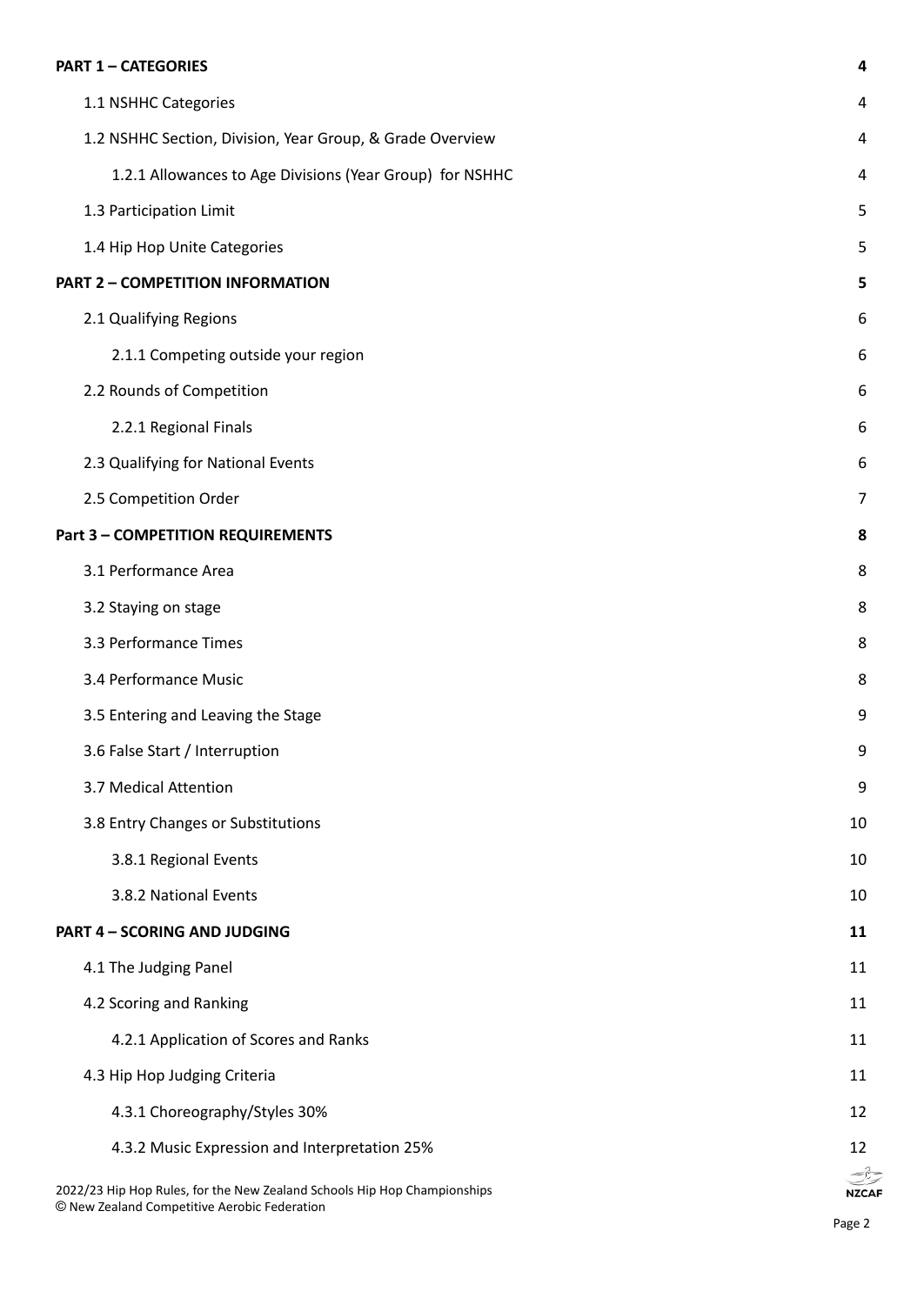| 4.3.3 Technique/Synchronisation 25%       | 12 |
|-------------------------------------------|----|
| 4.3.4 Performance/Presentation 20%        | 12 |
| 4.4 Acceptable and Unacceptable Moves     | 13 |
| 4.4.1 Acceptable Moves                    | 13 |
| 4.4.2 Unacceptable moves                  | 13 |
| 4.5 Formation Changes                     | 13 |
| <b>PART 5 - HIP HOP STYLES AND GENRES</b> | 14 |
| 5.1 Introduction to Hip Hop               | 14 |
| 5.2 General Description of Hip Hop Styles | 14 |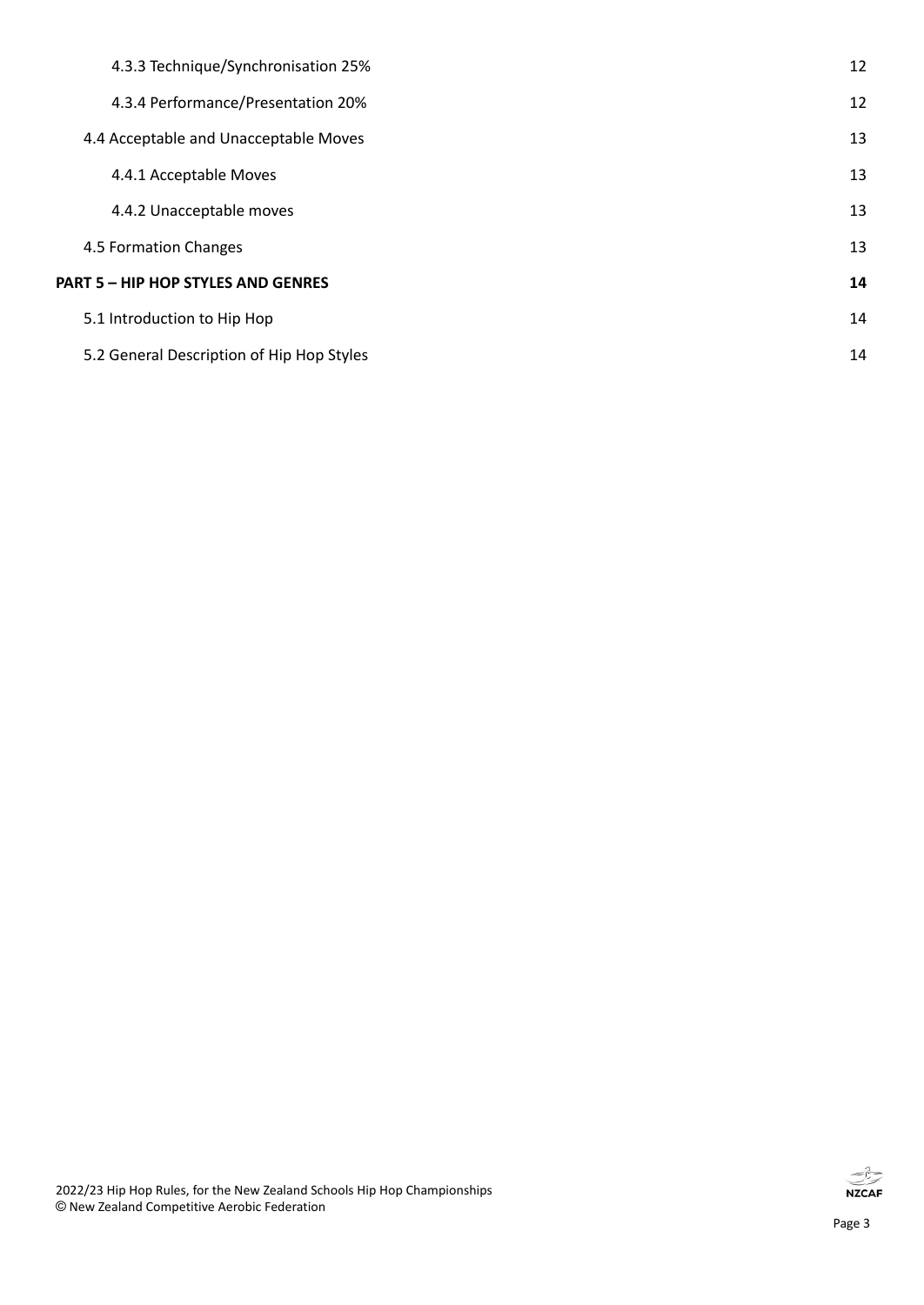## **PART 1 – CATEGORIES**

#### <span id="page-3-1"></span><span id="page-3-0"></span>**1.1 NSHHC Categories**



#### <span id="page-3-2"></span>**1.2 NSHHC Section, Division, Year Group, & Grade Overview**

| <b>Rules</b> | <b>Section</b>    | <b>Division</b>                                  | <b>Age Division</b>                      |
|--------------|-------------------|--------------------------------------------------|------------------------------------------|
| <b>NSHHC</b> | Mini crew         | Same School.                                     | Primary/Intermediate - Yr 4-8            |
|              | 2-4 dancers       |                                                  | Secondary - Yr 9-13                      |
|              |                   | <b>Dance School</b>                              | Primary/Intermediate - Yr 4-8            |
|              |                   |                                                  | Secondary - Yr 9-13                      |
|              |                   |                                                  | Adult                                    |
|              |                   |                                                  | One or more dancers in the crew has left |
|              |                   |                                                  | school.                                  |
|              | <b>Small crew</b> | Same School                                      | Primary/Intermediate - Yr 4-8            |
|              | 5-10 dancers      |                                                  | Secondary - Yr 9-13                      |
|              |                   | Dance School                                     | Primary/Intermediate - Yr 4-8            |
|              |                   |                                                  | Secondary - Yr 9-13                      |
|              |                   |                                                  | Adult                                    |
|              |                   |                                                  | One or more dancers in the crew has left |
|              |                   |                                                  | school.                                  |
|              | Mega crew         | N/A. There is no division.                       | Yr 7 up                                  |
|              | 11-25 Dancers     | Crews can be Same School, Dance School or mixed. |                                          |
|              |                   |                                                  |                                          |

### <span id="page-3-3"></span>*1.2.1 Allowances to Age Divisions (Year Group) for NSHHC*

Primary/Intermediate Dance School Crews may contain Year 9 dancers. Note: This does not apply to Primary / Intermediate Same School Small Crews

● The majority of dancers must be between Years 4-8 at school.

Example:

2022/23 Hip Hop Rules, for the New Zealand Schools Hip Hop Championships © New Zealand Competitive Aerobic Federation

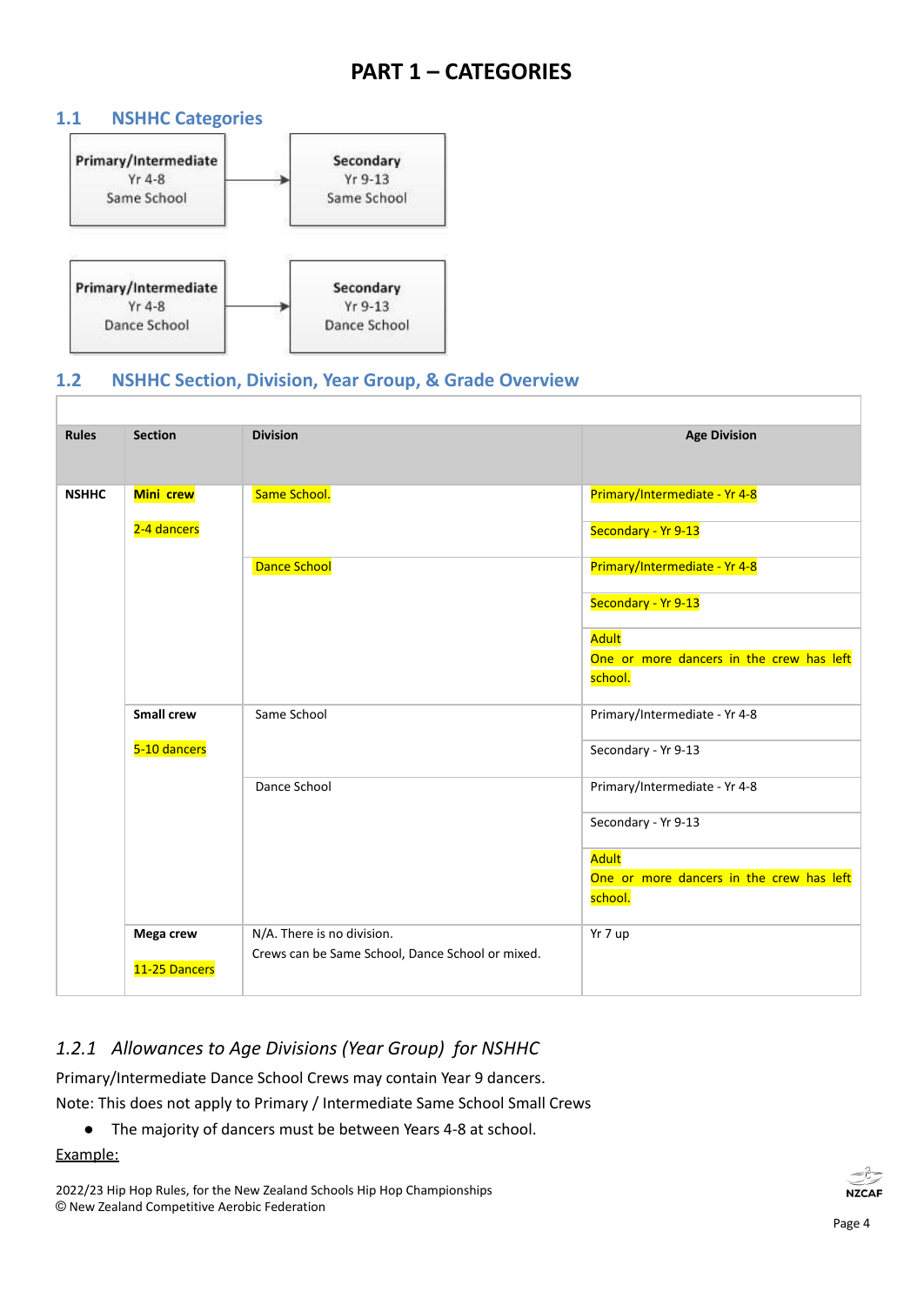A crew of three Year 8 dancers and 2 Year 9 dancers can enter as a Primary Dance School Crew.

Secondary Crews may contain members from younger divisions.

Note: This applies to both Same School and Dancer School Crews

- The majority of dancers are between Years 9-13 at school.
- One or more dancers are between Year 10-13 at school.

#### Example:

A crew of five Year 9 dancers and one Year 8 dancer must enter as a Secondary crew A crew of five Year 8 dancers and one Year 10 dancer must enter as a Secondary crew

#### <span id="page-4-0"></span>**1.3 Participation Limit**

A crew member may not compete in more than one (1) crew per age division, per competition. For example:

- A crew member can not be two crews that are the Primary/Intermediate Dance Schools category twice.
- A crew member can be in a Primary/Intermediate Dance Schools crew AND a Primary/Intermediate Same Schools crew.

Crew members are allowed to enter multiple age divisions, following the rules in section 1.3.1.

It is encouraged that dancers don't enter more than twice, due to timetabling constraints.

#### <span id="page-4-1"></span>**1.4 Hip Hop Unite Categories**



At the event organisers discretion, Hip Hop Unite Categories may be included at NSHHC events.

Please note, divisions are based on the age the competitor will become during the competition year. There are exceptions where crew members may be outside the age ranges. Please ensure you check the current HHU Age regulations, available on the NZCAF Website (<http://www.nzcaf.org.nz>) for detailed information about the current age requirements.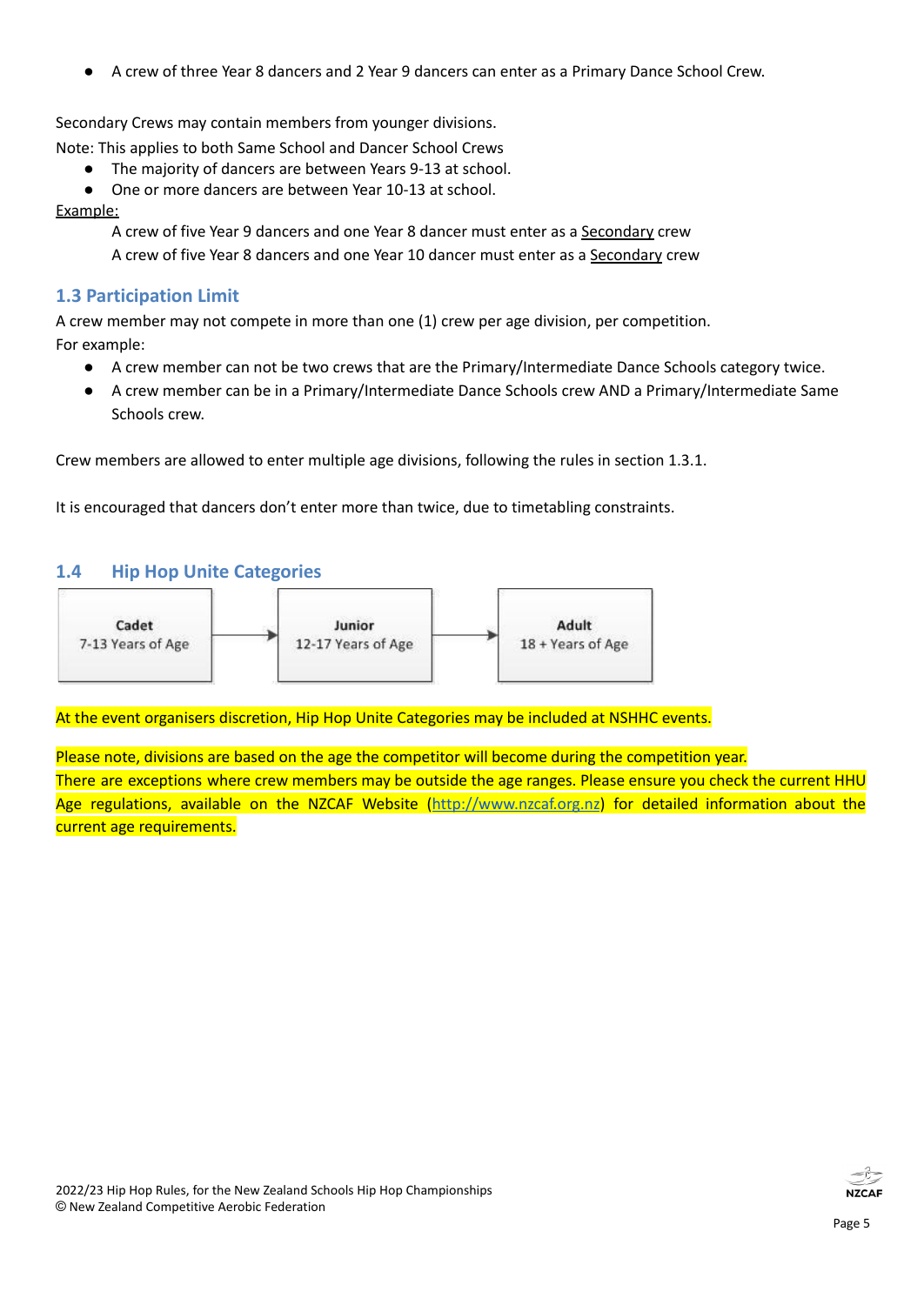## **PART 2 – COMPETITION INFORMATION**

## <span id="page-5-1"></span><span id="page-5-0"></span>2.1 Qualifying Regions

| Southland         | Queenstown lakes district, Gore south              |  |  |
|-------------------|----------------------------------------------------|--|--|
| Otago             | <b>Gore north to Timaru</b>                        |  |  |
| Christchurch      | <b>Timaru north</b>                                |  |  |
| <b>Wellington</b> | New Plymouth south, including Central North Island |  |  |
| <b>Eastern</b>    | Hastings north to Tauranga, including Taupo        |  |  |
| <b>Auckland</b>   | <b>Hamilton north</b>                              |  |  |

If you are unsure about which region to enter under, please contact the current NZCAF President. Contact details are available on the NZCAF website (http://www.nzcaf.org.nz).

#### <span id="page-5-2"></span>*2.1.1 Competing outside your region*

If you need to compete outside your region, you must contact the NZCAF Technical Committee for approval. [http://nzcaf.org.nz/contact/nzcaf-committee-members/#Technical\\_Committee](http://nzcaf.org.nz/contact/nzcaf-committee-members/#Technical_Committee)

The NZCAF Technical Committee will notify the regional organiser.

<span id="page-5-3"></span>Competitors from outside of the region are not able to win a Regional title.

## 2.2 Rounds of Competition

Where there are 12 or less crews, there will be two rounds of competition, heats and finals.

Where there are more than 12 crews in a category, a third (Preliminary) round\* may be held if the Regional Head judge deems it necessary.

Rounds of competition:

- Preliminary (Elimination round)<sup>\*</sup> all crews
- Heats: remaining crews
- Finals: top 5 crews

#### <span id="page-5-4"></span>*2.2.1 Regional Finals*

At all regional NSAC and NSHHC events, a maximum of 5 in each category will go forward to the Regional Final. The Regional Head Judge may elect to take more, and there are exemptions where crews are competing outside their region – see section '2.1 Qualifying Regions'.

Note: In FISAF categories 6 routines will go forward to the Finals round, and in Hip Hop Unite categories 10 crews will go forward to the Finals round.

## <span id="page-5-5"></span>2.3 Qualifying for National Events

To be eligible to compete at the National event, you will have placed as follows, in the final of your regional event:

- 1-5 crews in your category: top 3 to compete at National event
- 6-9 crews in your category: top 4 to compete at National event

2022/23 Hip Hop Rules, for the New Zealand Schools Hip Hop Championships © New Zealand Competitive Aerobic Federation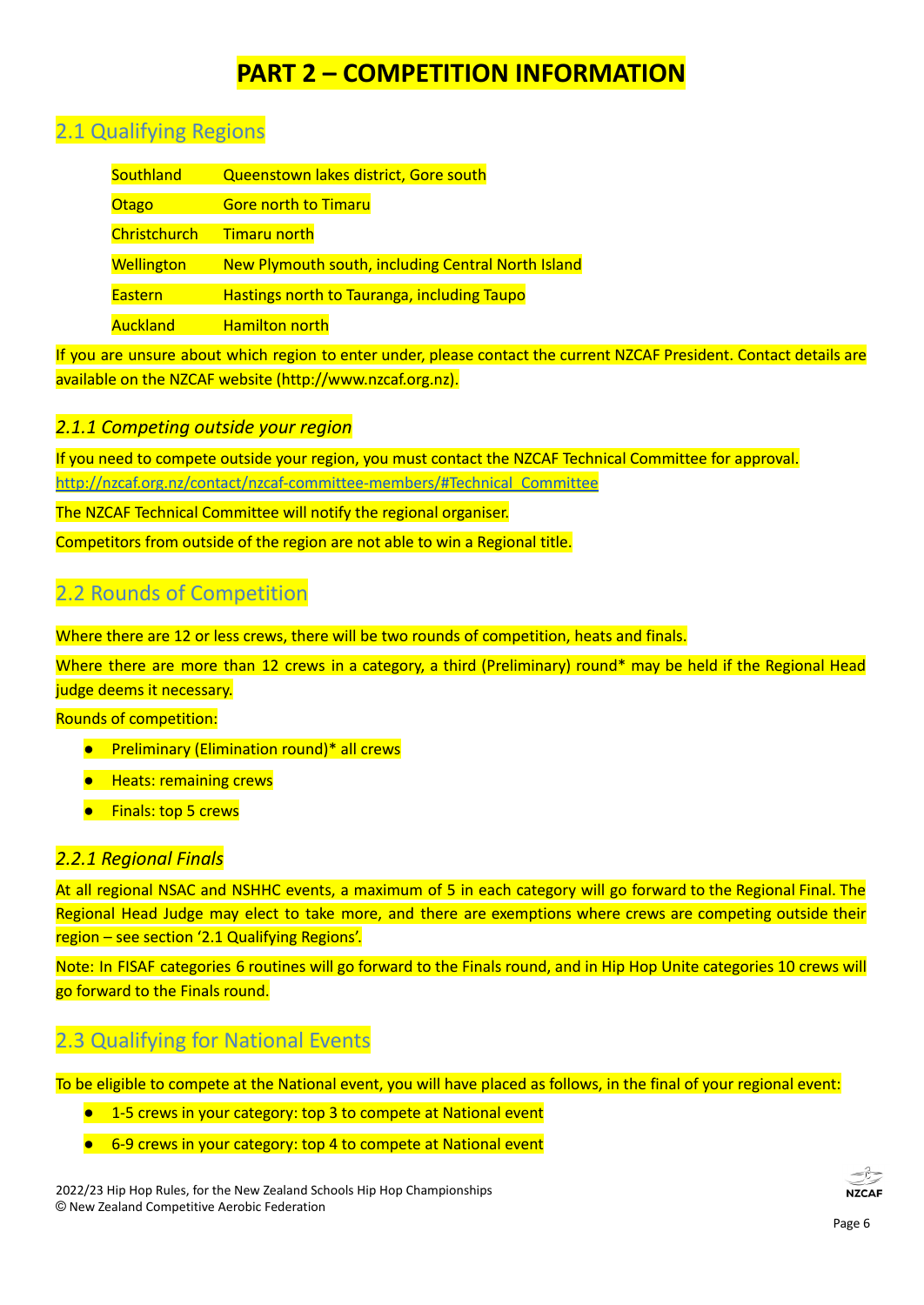#### ● 10+ crews in your category: top 5 to compete at National event

The numbers stated above are the minimum that will be allowed to go to the National event. The Regional Head Judge has the ability to allow more to go through to the National event if the ability level is deemed appropriate.

#### *2.3.1 Reconsideration of Selection*

Where an crew is not selected to attend the National event, a request for reconsideration may be lodged with the National Head Judge.

This must be lodged in writing (to the National Head Judge) and received no later than 1 week following the Regional event. The National Head Judge's decision is final once made, and no further correspondence will be entered into.

#### <span id="page-6-0"></span>**2.5 Competition Order**

The order will be randomly drawn by the event organiser and you will be given the order prior to the competition. Finals order may be shuffled depending on the tabulation system used by the organiser.



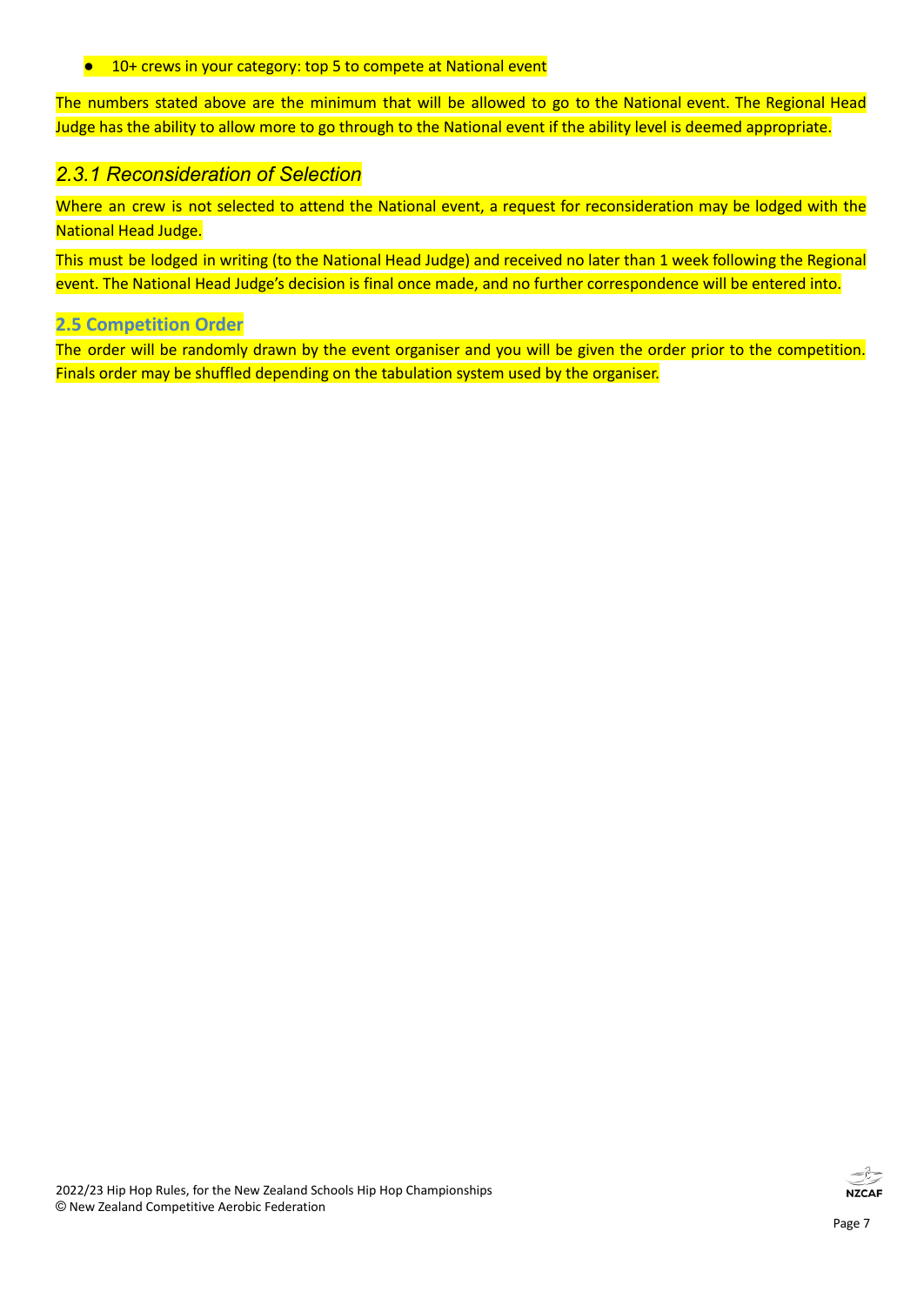## **Part 3 – COMPETITION REQUIREMENTS**

<span id="page-7-0"></span>Please also refer to the competition information included in the ' NZCAF Competition Rules & Regulations' available on the NZCAF Website ([http://www.nzcaf.org.nz\)](http://www.nzcaf.org.nz).

#### <span id="page-7-1"></span>**3.1 Performance Area**

An area of 9 x 9 metres square will be used for Hip Hop where the venue will allow.

#### Note: Mega Crews may use the entire stage.

In some venues the performance area may have to be altered. Dancers will be given this information as soon as possible.

#### <span id="page-7-2"></span>**3.2 Staying on stage**

In all sections, all crew members are required to dance throughout the entire routine and **must** remain on stage.

#### <span id="page-7-3"></span>**3.3 Performance Times**

| <b>Rules</b> | <b>Section</b>              | <b>Division</b> | <b>Age Divisions</b>          | <b>Performance Time</b> |
|--------------|-----------------------------|-----------------|-------------------------------|-------------------------|
| <b>NSHHC</b> | Mini crew                   | All divisions   | All age divisions             | $1:15 - 1:30$ min       |
|              | 2-4 dancers                 |                 |                               |                         |
|              | Small crew                  | Same School     | Primary/Intermediate - Yr 4-8 | 1:30min                 |
|              | 5-10 dancers                |                 | Secondary - Yr 9-13           | $2:00$ min              |
|              |                             | Dance School    | All age divisions             | $2:00$ min              |
|              | Mega crew                   | N/A             | Yr 7 up                       | 2:30min                 |
|              | $11 - 25$<br><b>Dancers</b> |                 |                               |                         |

Timing will begin with the first audible sound and will end with the last audible sound (this would include a cueing beep if used). Music length is allowed 5 seconds either side for the time limit. (1:25-1:35, 1:55-2:05 and 2:25-2:35)

#### <span id="page-7-4"></span>**3.4 Performance Music**

- Organisers may request that crews submit performance music electronically
- All crews must bring a digital copy (e.g. on USB stick or iPod) to the competition in case of theft, loss or damage.
- The responsibility rests solely with the coach and the competitor/crew to verify the length of their music meets the performance time requirements of their category, prior to the competition.
- Music containing bad language will not be accepted.

Failure to meet these requirements and/or the requirements of the category will result in the judging panel penalising the routine.

● A minor error would result in Judges dropping the routine 1 ranking.

2022/23 Hip Hop Rules, for the New Zealand Schools Hip Hop Championships © New Zealand Competitive Aerobic Federation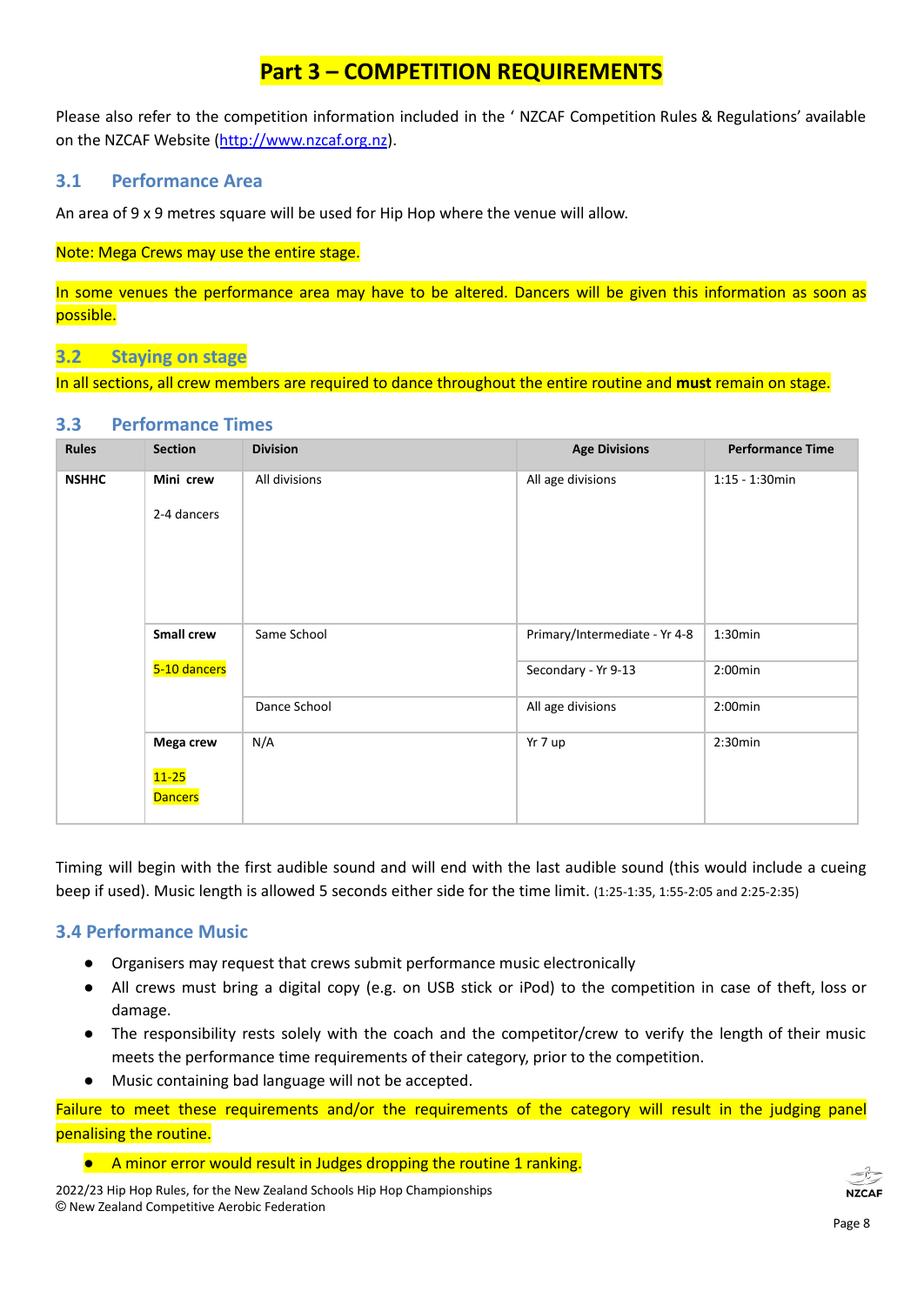Examples of minor errors:

- $\overline{\circ}$  Track length is +/- 5 seconds from the category requirements
- Music contains bad language.
- A major error would result in the competitor/crew not being allowed to progress to the final round.

Examples of major errors:

 $\circ$  Track length is +/- 6 seconds from the category requirements

The application of these penalties are at the discretion of the event Head Judge and the Head Judges decision is final.

#### <span id="page-8-0"></span>**3.5 Entering and Leaving the Stage**

After a crew is introduced, they are to enter the performance area and promptly assume their starting position. The crews may **briefly** greet or acknowledge the audience prior to assuming their starting position and thank or acknowledge the audience before promptly exiting.

#### <span id="page-8-1"></span>**3.6 False Start / Interruption**

A false start is defined as:

- 1. A technical problem preventing commencement of a performance after the crew has entered the stage
- 2. A technical problem preventing continuation of a performance once it has started

A routine that is not started, interrupted and not completed, due to the fault of the crew, is not considered as a false start/interruption. This would include but is not limited to; leaving the performance area before the routine is completed, falling down from a pair or crew starting position. If not a false start/interruption, the crews will be disqualified.

A false start/interruption is when the circumstances causing it are not within the crew's control. This would include, but is not limited to, damage to the facility, failure of equipment or foreign objects on the stage. The decision as to whether the false start/interruption will be acceptable will be at the sole discretion of the Head Judge.

If it is deemed to be a false start/interruption then the crews will have the option of performing again. This may be immediately or at the end of the category, and is at the discretion of the Head Judge.

#### <span id="page-8-2"></span>**3.7 Medical Attention**

A medical professional or official will be on-site in the event of injury or illness. It is the responsibility of the dancers, coach or crew administrator to report a dancer's injury or illness to the event organiser(s).

If at any time prior to or during competition a dancer is ill, injured, or his/her physical condition is at risk by competing, he/she may be declared ineligible to compete or disqualified from competing further. The competition organiser(s) reserves the right to withdraw any crews who appear to have such serious injury or medical condition.

Any medical condition which may put the crews or others at risk, must be brought to the attention of the event organiser as soon as possible.

The Head Judge reserves the right to request the submission of a physician's written authorisation for an dancer to compete.

The Head Judge reserves the right to limit a crews performance if they deem that a medical condition is present that poses a risk to the safety of the crews or others.

Medical apparatus such as casts or plastic or metal joint braces must not be worn during competition.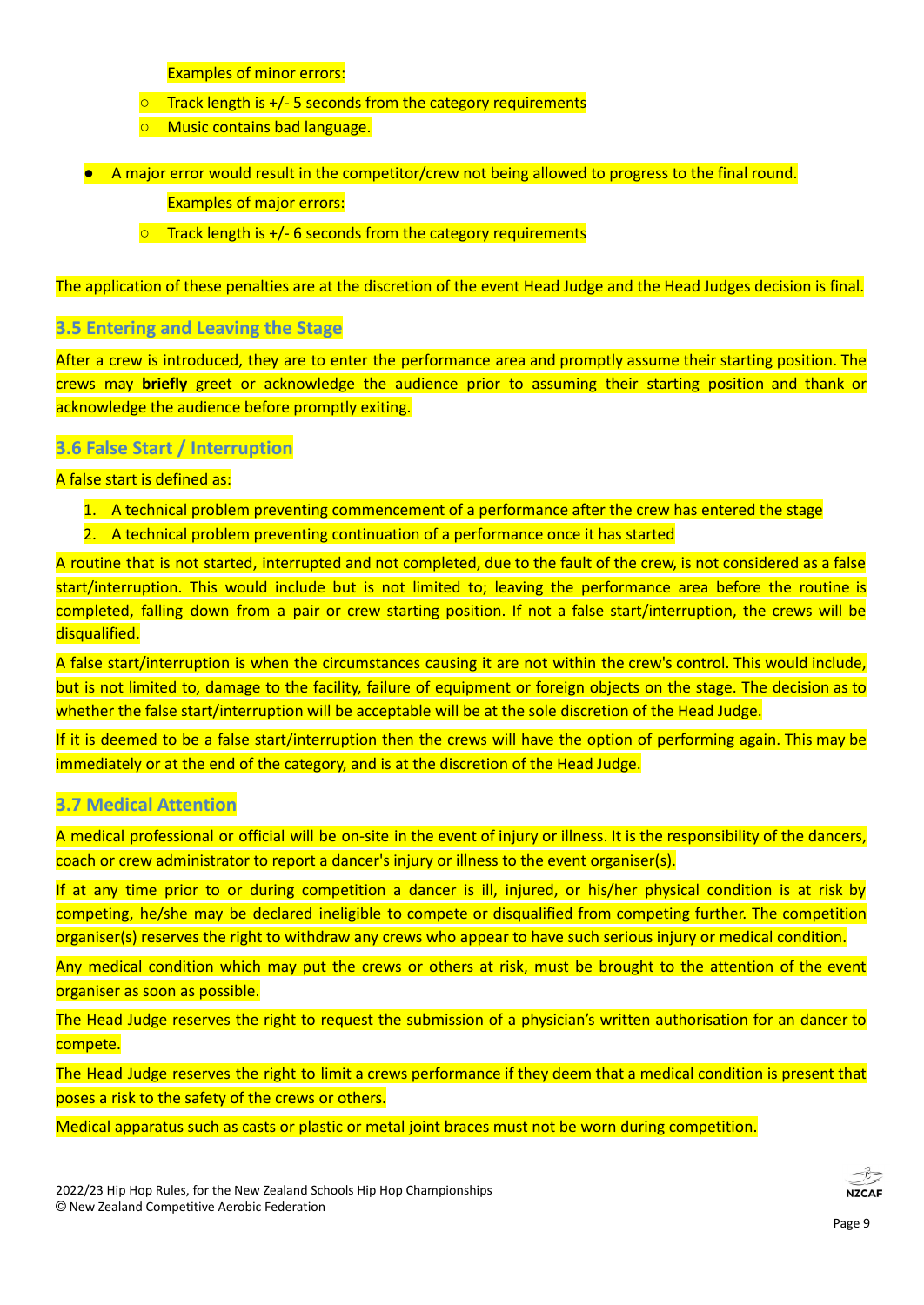#### <span id="page-9-0"></span>**3.8 Entry Changes or Substitutions**

#### <span id="page-9-1"></span>*3.8.1 Regional Events*

For circumstances beyond control of the competitor(s), changes or substitutions to crew/crew entries may be made up to twenty-four (24) hours prior to the heats round. Such circumstances must be submitted in writing and approved by the Regional Head Judge.

Crews may reduce their numbers without making a submission as long as they still meet the minimum requirements for the category.

Example: A crew of 8 enters a category which has a requirement of 5-10 members. One dancer gets sick the night before the competition and can not compete. The crew can still compete with 7 dancers, and is not required to make a submission.

#### <span id="page-9-2"></span>*3.8.2 National Events*

Where a crew has qualified for the national competition, changes or substitutions to entries must be approved by the National Head Judge.

You can change up to 50% of a crew/crew.

#### **Examples**

A crew of four can substitute or drop one crew member.

A crew of four can not substitute or drop two or more crew members.

A crew of three can substitute one crew member, remaining a crew of three.

A crew of three can drop one crew member, becoming a crew of two.

The size of the crew/crew can not be increased between regionals and nationals.

Requests must be submitted in writing and approved by the prior to the cut off for entries.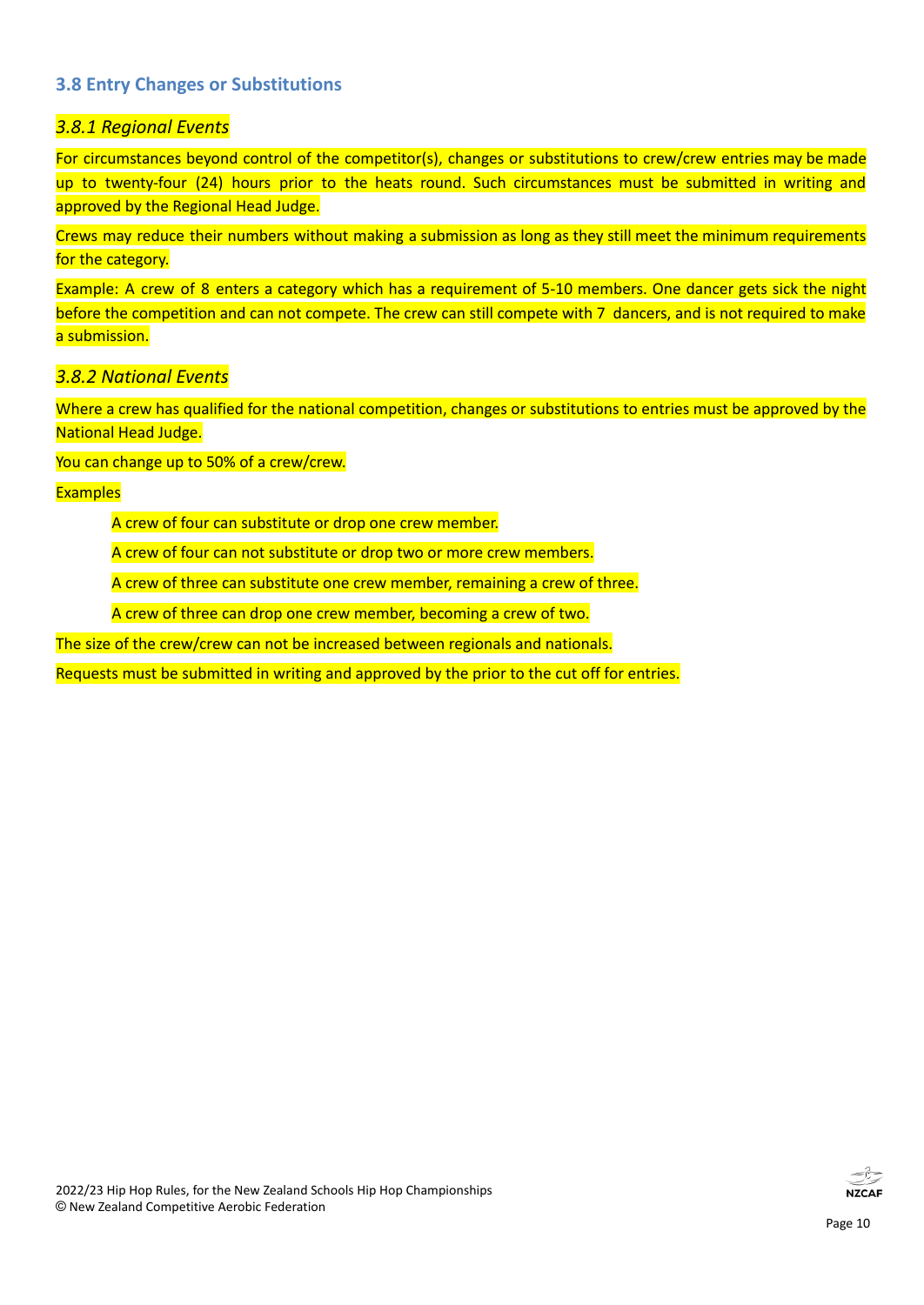## **PART 4 – SCORING AND JUDGING**

#### <span id="page-10-1"></span><span id="page-10-0"></span>**4.1 The Judging Panel**

The judging panel will have members who have either an extensive dance background or are currently involved in Hip Hop (teaching, presenting, judging, choreographing etc.)

There are two panel configurations which can be used including:

- 1. A five judge panel (4 x hip hop judges and 1 x Head Judge) OR
- 2. A three judge panel (2 x hip hop judges and 1 x Head Judge)

#### **Head Judge**

The Head Judge will oversee the judging panel and is the highest technical authority at a NZCAF Competition. The Head Judge does not submit a score but is responsible for ensuring consistent and fair application of the Technical Regulations by the judging panel and overseeing the correct implementation of the judging systems and the tabulation of results.

#### **Hip Hop Judge**

The Hip hop Judge will apply a score for each crew, after considering the hip hop criteria in comparison to all other routines. The ranking of a routine will be derived from a score out of 10. In the case of a tie the lead hip hop judges' ranking will determine the outcome.

#### <span id="page-10-2"></span>**4.2 Scoring and Ranking**

The goal of the ranking system is to determine the winner by the majority of placings given by the judging panel, rather than an addition of scores.

For example using a 7 judge panel: crew A: 4 judges have 1st place / 3 judges have 2nd place crew B: 3 judges have 1st place / 4 judges have 2nd place crew A is the winner

The tabulation system will find the crew with the most first places then the most second and third etc, to determine the final ranking.

#### <span id="page-10-3"></span>*4.2.1 Application of Scores and Ranks*

Each scoring judge will consider their specific criteria to determine a score out of ten (10) points representing a crew's performance. From this score a rank for each judge is derived.

The total ranks applied by all judges for each crew, will determine the placing of the crews for the competition. The crew with the best ranking will be determined the winner.

#### <span id="page-10-4"></span>**4.3 Hip Hop Judging Criteria**

All movement must be appropriate too, and reflective of the various, Hip Hop styles

| Choreography/Styles                 | 30% |
|-------------------------------------|-----|
| Music Expression and Interpretation | 25% |
| Technique/Synchronisation           | 25% |

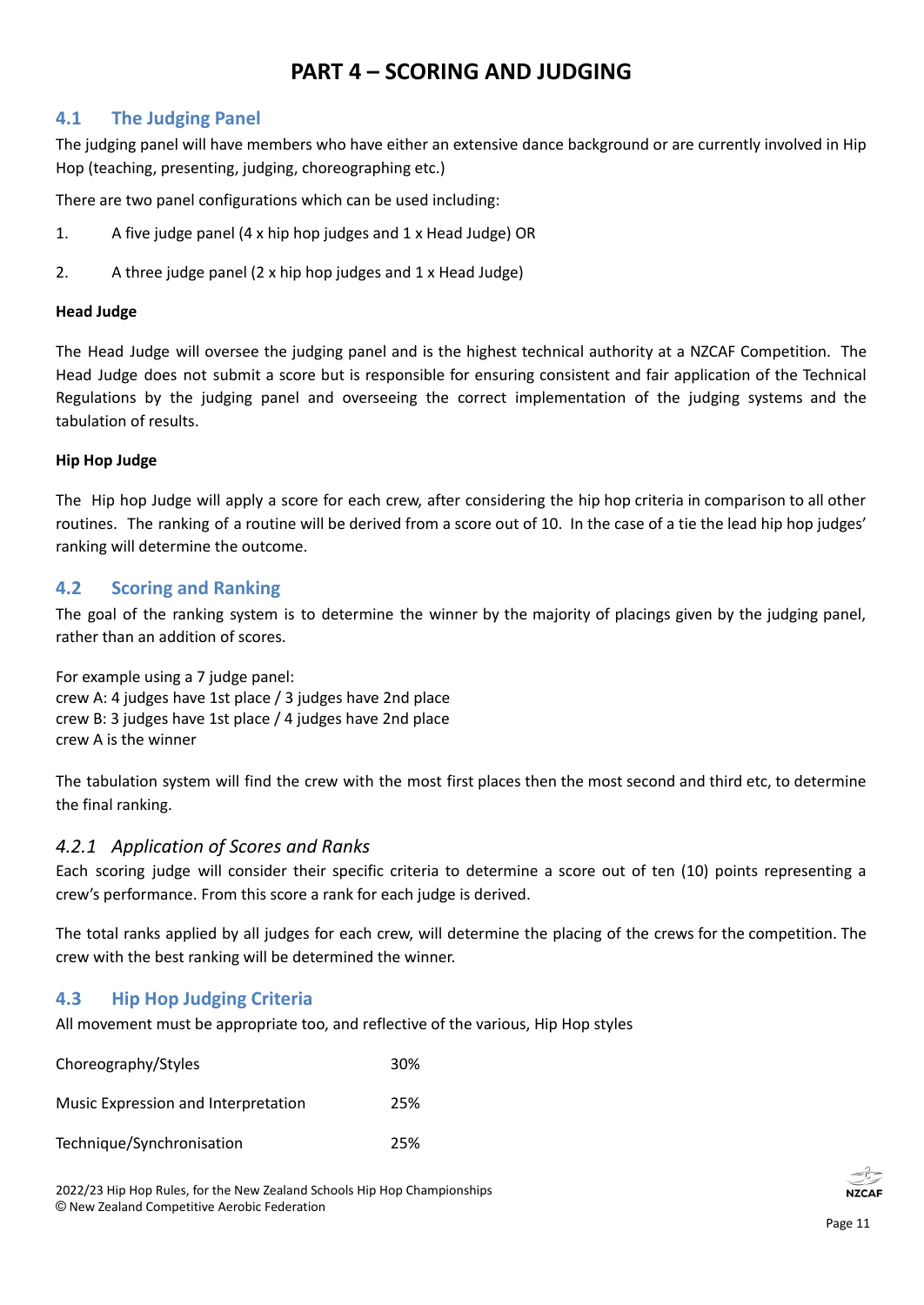NB: The percentages relate to the choreography of a routine and the importance each criteria should have within a routine. Choreography is only as good as its technique, expression and performance.

#### <span id="page-11-0"></span>*4.3.1 Choreography/Styles 30%*

- Movement should be appropriate to the various hip-hop styles
- Creative, unpredictable movement using the entire body
- Use of a variety of different hip hop styles and moves
- Originality and creativity in formations and changes of placement of crews members
- Use of entire floor space, vertical levels, orientations and crew members to create a visual image
- Interactive choreography with crew members
- Use of complex/difficult moves and isolations specific to the various hip hop styles
- Using many parts of the body and many muscles together at one time
- Movement should require high energy expenditure and effort and continuous without long pauses
- Demonstrate a good physical condition
- Solo performances are discouraged, crew choreography is required
- 'Tricks' should have no set up or recovery and must be part of the choreography

#### <span id="page-11-1"></span>*4.3.2 Music Expression and Interpretation 25%*

- Ability to express the music with the Hip Hop styles chosen
- Expression of the culture of hip hop
- Use of music appropriate to the various hip hop styles
- Music and movements should be inseparable
- Use of highs, lows, rhythms, counter tempos and vocals
- Good musical timing

#### <span id="page-11-2"></span>*4.3.3 Technique/Synchronisation 25%*

- High level of technique and quality in all hip hop movements
- Same execution level of crew members: All members should perform movements with the same precision
- All crew members should perform any 'tricks' within the choreography
- Precise, purposeful placement and control of all movements and body parts
- Ease of movement
- Ensuring movements chosen are safe and do not risk injury to any crew member

#### <span id="page-11-3"></span>*4.3.4 Performance/Presentation 20%*

- Display of an over-all high standard in delivery of the entire routine
- Dynamic energy and intensity throughout performance (selling the routine)
- Ability to generate excitement, enthusiasm and the mood in relation to the culture of hip hop
- Interaction as a crew
- Good physical condition
- Attire and appearance suitable to the hip-hop category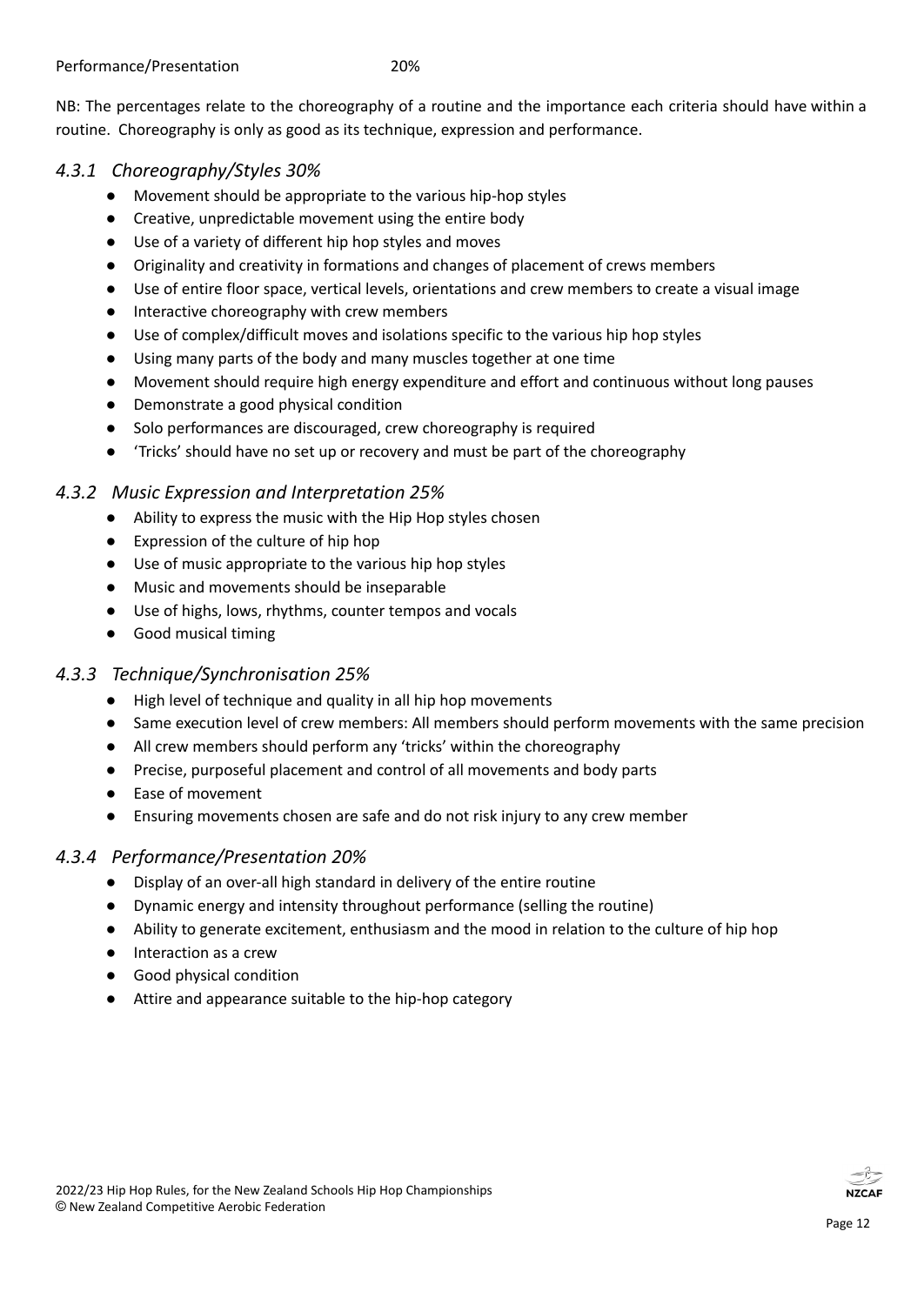#### <span id="page-12-0"></span>**4.4 Acceptable and Unacceptable Moves**

#### <span id="page-12-1"></span>*4.4.1 Acceptable Moves*

- ✓ Aerial moves, landing in hurdle position
- ✓ Standing free fall to push up
- ✓ Lifts anywhere in the routine (with attention to safety of the dancers)
- ✓ Unlimited supports (standing or in a 'floor' position)
- ✓ Self propulsion

#### <span id="page-12-2"></span>*4.4.2 Unacceptable moves*

- ✗ Assisted propulsions
- X Head or neck spins or rolls
- $\chi$  Any movement that risks injury to a crew member

#### <span id="page-12-3"></span>**4.5 Formation Changes**

To enhance your score, there should be a minimum of five (5) formation changes within your routine other than the start and finish formations. This means you need to change positions with each other often to show interaction and to create new formations.

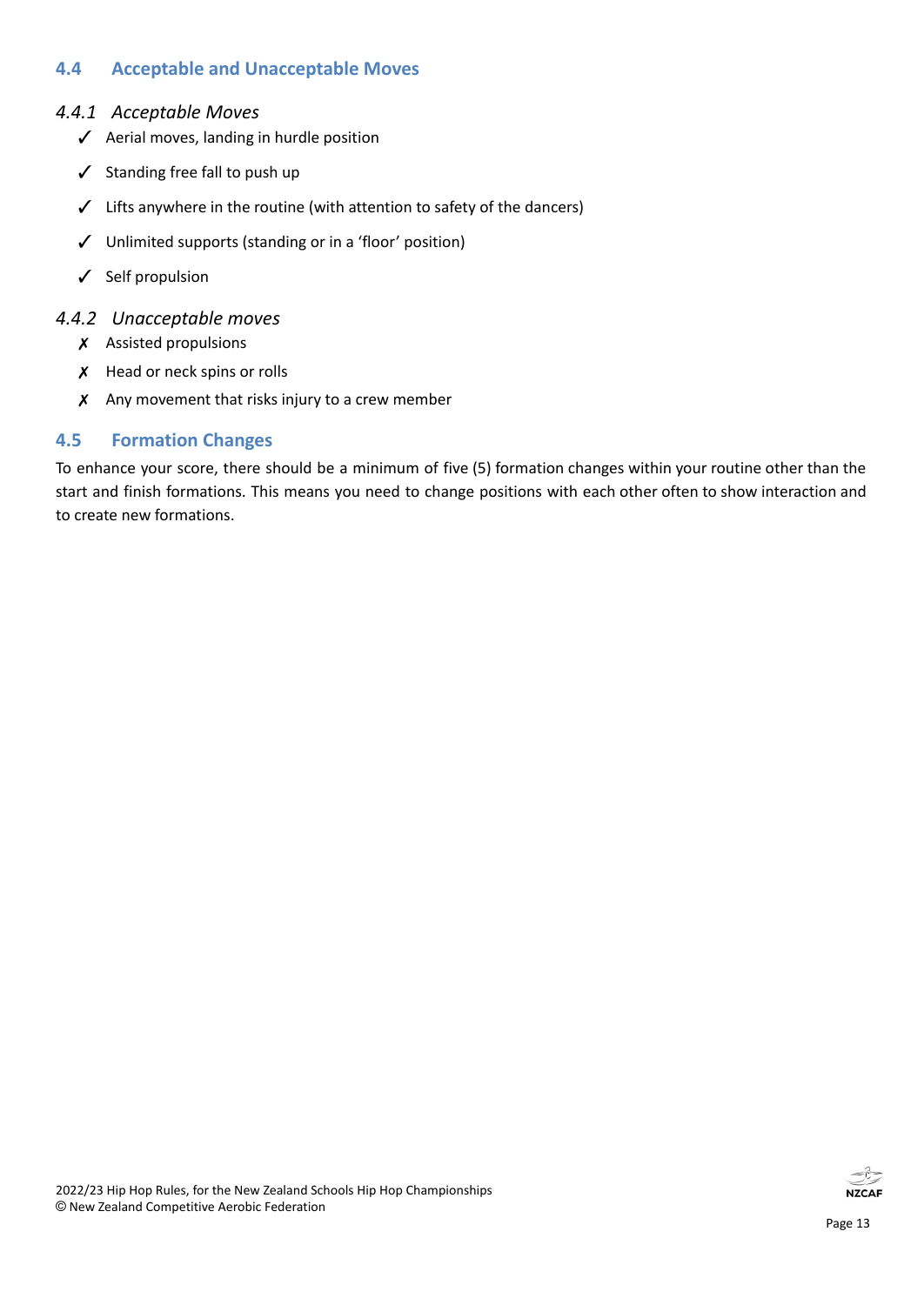## **PART 5 – HIP HOP STYLES AND GENRES**

#### **NATIONAL SCHOOL HIP HOP CHAMPIONSHIP (NSHHC)**

#### <span id="page-13-1"></span><span id="page-13-0"></span>**5.1 Introduction to Hip Hop**

Hip Hop culture originated in New York amongst young Hispanic and African American communities during the late 1960's. Synonymous with rap, scratch music and graffiti art, the style encompasses the movements of break-dancing and body-popping, and has been internationally recognized since the 1970's.

The 1980's saw the emergence of a new style of hip hop into rap videos, distinguished from original break dancing styles by its concentration on footwork as opposed to acrobatics. Hereafter, the emergence of house music saw hip hop re-invent itself again with a broader range of influences and freer expression.

#### **Old School / New School, General History**

The Old School Hip Hop Styles such as Locking, Popping and Break dancing or B-boying emerged from the USA in the 1970's, and were a result of improvisational steps and moves from the streets and clubs. Old-school music had fast beats which matched the breaking moves.

Music videos of artists such as Bobby Brown, Bell Biv Devoe, Heavy D, and M.C. Hammer proved that a new way of dance was coming alive and young dancers were ready to explore this new form. New moves were and are continually being invented by creative and innovative versions and mixing of the Old School Styles. Current trends, cultures and disciplines such as Martial Arts, Reggae and Soul Train also had an effect and resulted in New School Hip Hop styles evolving in the late 1980's. Moves were very simple with steps such as Running man, Roger Rabbit, and Robocop were popular in this era. These were moves that everybody could do unlike the Old School Styles. However, new school dance in present time is much more evolved and complex. Many dancers have 'twisted' popping or electric boogie and put in their own moves.

Today, Funk and Hip Hop have many individualized styles but the roots are still in Old School Hip Hop and in New School Hip Hop. The blending of music styles and dance moves influenced by many factors which are then personalized by a choreographer, makes it impossible to define Funk and Hip Hop styles unambiguously.

#### <span id="page-13-2"></span>**5.2 General Description of Hip Hop Styles**

#### **General – Locking and Popping**

Both locking and popping, or ticking, originally came from Los Angeles. Popping was created by street dance crew Electric Boogaloo. Locking was created by The Lockers. Both locking and popping existed a long time before breaking was born.

During the breaking era, b-boys started to put popping and locking into their dance. Nowadays, so-called "Breakdance" consists of breaking, locking, and electric boogie or popping.

#### *LOCKING*

The best way to describe the movement of locking would be thus: Imaging the little-figured toys that are like inside-out puppets on small plastic circular platforms or pedestals, and if you press the bottom of the platform the figure collapses really fast, then when you let your finger up it goes back into shape?... Well that's what locking looks like. The body moves out of control then back into control snapping into position, collapsing then snapping back. Locking is basically American street dance and an example of the movement is used by Janet Jackson in her Rhythm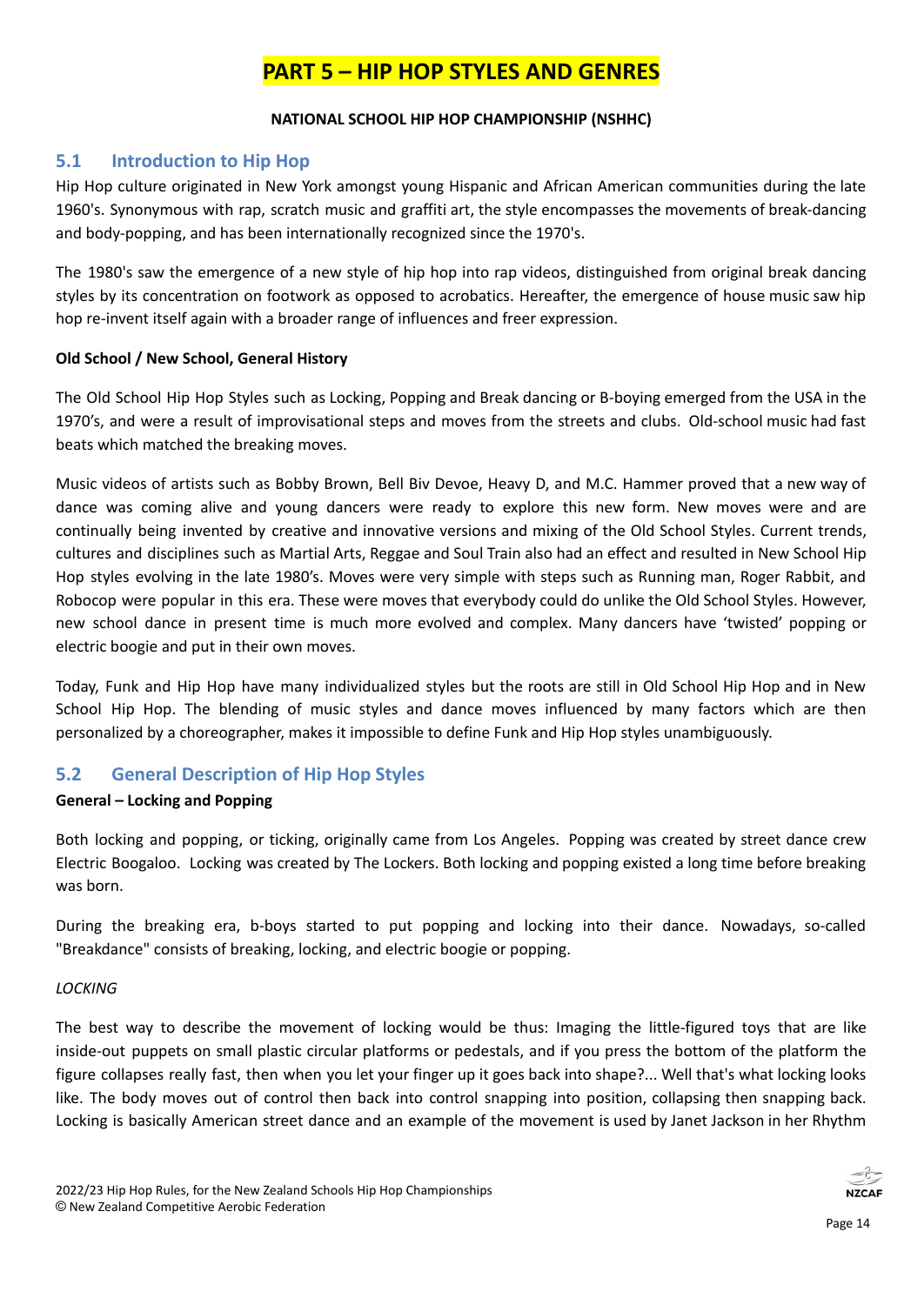Nation video. This style is very energetic and is characterized by very precise and clean moves with difficult co-ordination between the arms and legs. A party dance – a celebration!

#### *POPPING*

The best way to describe the movement of popping would be to imagine a force of energy going through the body causing it to move like a wave. This style is difficult to manage at the technical level as it requiring command of isolations, a perfect knowledge of the body, and a good sense of the rhythm with major use of counter-tempo. The style demands continuous contraction of the muscles to the beat to give a jerky/snapping effect – a bouncy style.

#### *ELECTRIC BOOGIE*

Electric boogie is a style of popping (ticking) but the major difference is that Popping creates a soft wave whereas Electric Boogie creates more jerky waves with micro wave moves, executed with a high velocity more difficult than classical popping. The Robot, and the more smooth and controlled movements of mime are characteristic. Instead of throwing the body in and out of control like locking, or in total hydraulic control like The Robot, energy is passed through the body popping and snapping elbows, wrists, necks, hips and just about all the body joints along the way. Electric Boogaloo is more like mime in the sense that it imitates a live wire of electrical current or rippling river, but it still needs the control of The Robot to give it style.

#### *BREAKDANCING/B-BOYING*

Breaking or b-boying, commonly called breakdancing, is a style of dance that evolved as part of [hip-hop](http://en.wikipedia.org/wiki/Hip_hop_culture) culture among [Black](http://en.wikipedia.org/wiki/African_American) and Latino [American](http://en.wikipedia.org/wiki/Latino_American) youths in the [South](http://en.wikipedia.org/wiki/South_Bronx,_New_York) Bronx during the 1970s. It is danced to both [hip-hop](http://en.wikipedia.org/wiki/Hip_hop_music) and other genres of music that are often [remixed](http://en.wikipedia.org/wiki/Remix) to prolong the musical [breaks](http://en.wikipedia.org/wiki/Break_(music)).

Four basic elements form the foundation of breaking. The first is Toprock, a term referring to the upright dancing and shuffles. The second element is Downrock which refers to footwork dancing performed on the floor. The third element is the Freeze, the poses that breakers throw into their dance sets to add punctuation to certain beats and end their routines. The fourth element is the Power Moves. These are the most impressive acrobatic moves normally made up of circular motions where the dancer will spin on the floor or in the air.

The term breakdancing, though commonly used, is frowned upon by those immersed in [hip-hop](http://en.wikipedia.org/wiki/Hip-hop_culture) culture because the term created by the media to describe what was called breaking or b-boying in the street. The majority of the art form's pioneers and most notable practitioners refer to the dance as b-boying.

#### *FUNK*

Funk dancing originated on the West coast of the United States, where it developed in the late 60's as a reaction to the fusion of Soul and Disco, as well as early R'n'B and Hip Hop music.

It is a highly choreographed dance form, similar to dances seen on commercial video clips. It features a mixture of sharp and fluid movements, popping & locking and animated expression.

#### *UPROCK*

Uprock is a soulful, competitive street dance using the rhythms of Soul, and Funk music. The dance consists of foot shuffles, spins, turns, freestyle movements, sudden body movements called "jerks" and hand gestures called "burns". Uprock is said to be mastered with discipline, patience, heart, soul, and knowledge.

#### *STREETDANCE*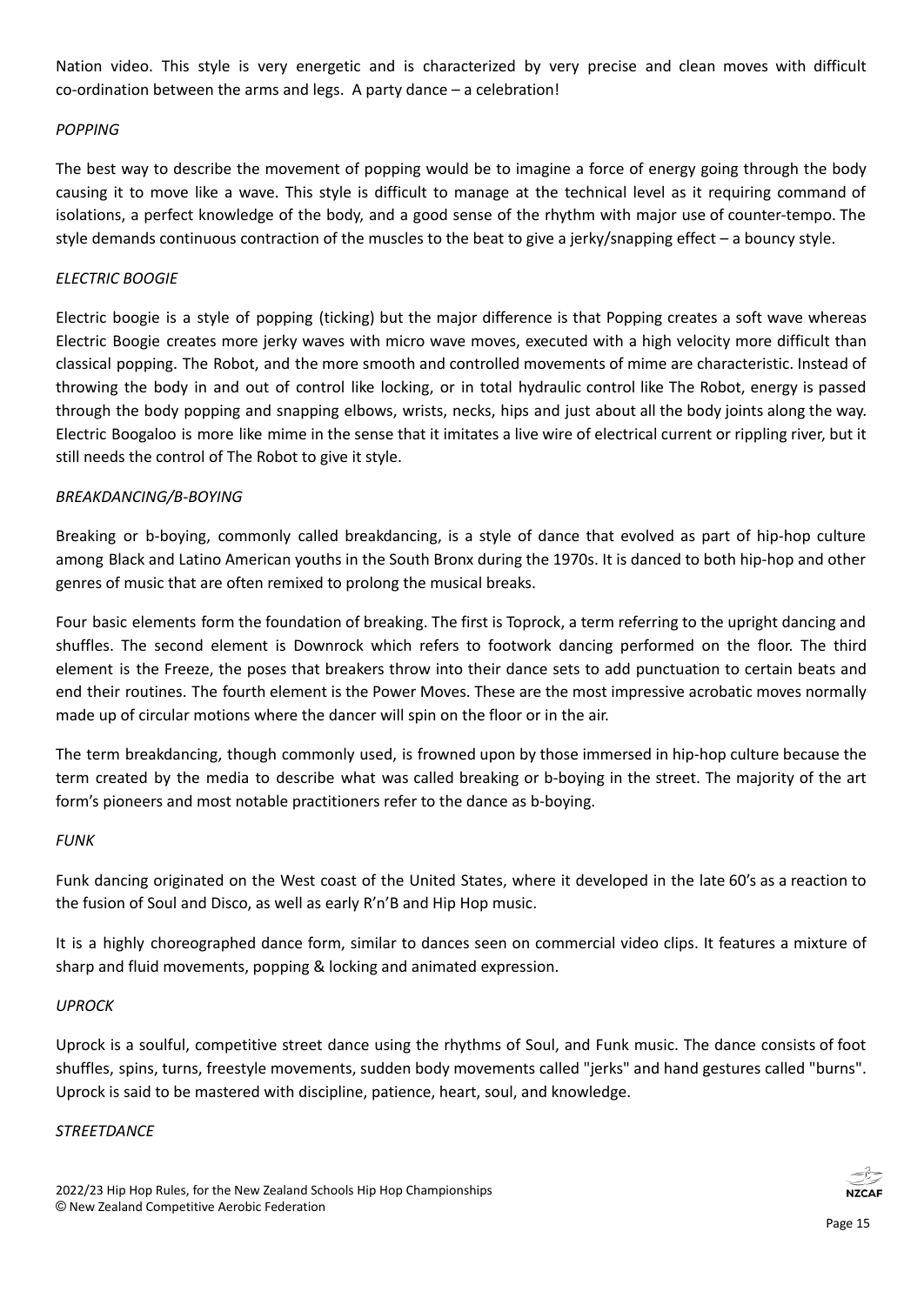Streetdance is very physical and incorporates dance moves from all over the world. Various dance styles are mixed with a multi-cultural influence and funky tunes. Generally a Streetdance routine can include locking and popping, street style and funk. Streetdance is a FUSION of styles from the Hip Hop genre.

#### *TUTTING/TETRIS*

Tutting or Tetris is a dance style that mimics the angular poses common to ancient Egyptian art. Whoever coined the term probably imagined that this was how King Tut danced. The style is rapidly evolving but there are some constant rules that define it. The most important stylistic convention is that limbs form 90 degree angles.

While this constraint is fundamental, and for the most part is not violated, other aspects of the dance are in flux. Dancers used to utilize a limited set of static hiero-inspired poses, but they now have begun to create more complex geometric patterns involving interaction between multiple limbs.

#### *BATTLES*

A battle is a freestyle where dancers 'fight' against each other on the dance floor without contact. They form a circle and take turns trying to show each other up by using either a better style, more complex combinations, or harder moves.

#### *LIQUID DANCING*

Liquid dancing (or liquiding) is a form of [gestural](http://en.wikipedia.org/wiki/Gesture) [dance](http://en.wikipedia.org/wiki/Dance) that sometimes involves pantomime. The term invokes the word liquid to describe the fluid-like motion of the dancers body and limbs. It is primarily the dancers arms and hands which are the focus, though more advanced dancers work in a full range of body movements. Liquid dancing is similar to the styles of popping or locking.

#### *BOOGALOO*

A fluid style, that uses every part of the body and involves using angles and smooth movements to make everything flow together. It often uses rolling of the hips, knees, and the head and is often used as a transition.

#### *RAGGA*

This is a dance style originating (in the late 70's) from street dance by Afrojamaïcans, Afrocarabians, which uses music which evolved from classical Reggae with a hip hop influence. The style used is a combination between hip hop moves, afro moves with latin influences with sensuality. It requires very good physical condition, as many muscles are involved in the Raggajam, particularly in the lower part of the body. Correct execution requires good technique.

#### *HOUSE DANCE*

House is a group of dance styles primarily danced to house music that have roots in the clubs of Chicago in the late 70's and early 80's. The main styles include Footwork, Jacking and Lofting. Like hip hop dance it was created by black and latino Americans and is often improvisational in nature. It emphasizes fast and complex foot oriented steps combined with fluid movements in the torso. House dance incorporates movements from many other sources such as [Capoeira,](http://en.wikipedia.org/wiki/Capoeira) [tap,](http://en.wikipedia.org/wiki/Tap_dance) [jazz,](http://en.wikipedia.org/wiki/Jazz_dance) [bebop](http://en.wikipedia.org/wiki/Bebop), and [salsa.](http://en.wikipedia.org/wiki/Salsa_(dance)) It includes a variety of techniques and sub-styles that include skating, stomping, and shuffling. One of the primary elements in house dancing is a technique called jacking and involves moving the torso forward and backward in a rippling motion, as if a wave were passing through it. This movement is repeated and sped up to match the beat of a song. This technique is the most important movement in house dancing. All footwork in house dancing is said to initiate from the way the jack moves the center of gravity through